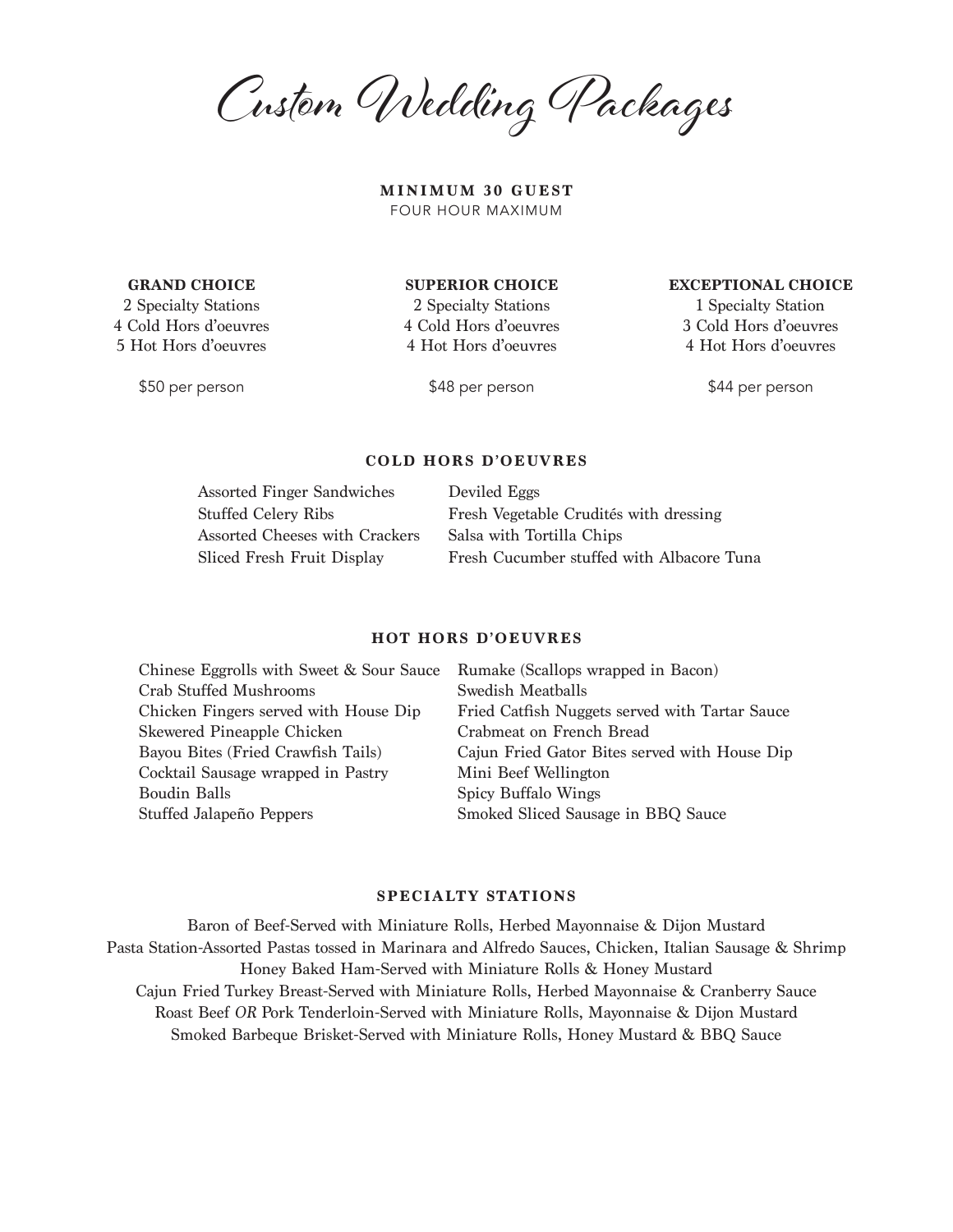Custom Wedding Packages

**MINIMUM 30 GUEST** FOUR HOUR MAXIMUM

#### **THE HONEYMOONER**

Honey Baked Ham or Smoked Turkey Carving Station Assorted Finger Sandwiches Choice of fruit, Cheese or Vegetable tray Boudin Balls, Spicy Buffalo Wings and Crab Stuffed Mushrooms \$40

**THE NEWLYWED**

Top Round of Beef Carving Station or Pasta Station Fresh Vegetable Crudités, Sliced Fresh Fruit Display, Assorted Domestic and Imported Cheeses, Assorted Finger Sandwiches Scallops wrapped in Bacon, Crabmeat Melts on Toast, Fried Crawfish and Shrimp Bites, Chicken Fingers with House dip, Fried Catfish Nuggets \$44

**THE LOVE STORY**

Beef Tenderloin Carving Station Fresh Cucumber Stuffed with Albacore Tuna, Sliced Fresh Fruit Display, Assorted Domestic and Imported Cheeses Assorted Finger Sanwiches Scallops wrapped in Bacon, Crabmeat Melts on Toast, Fried Crawfish and Shrimp Bites, Chicken Fingers with House Dip, Fried Catfish Nuggets \$50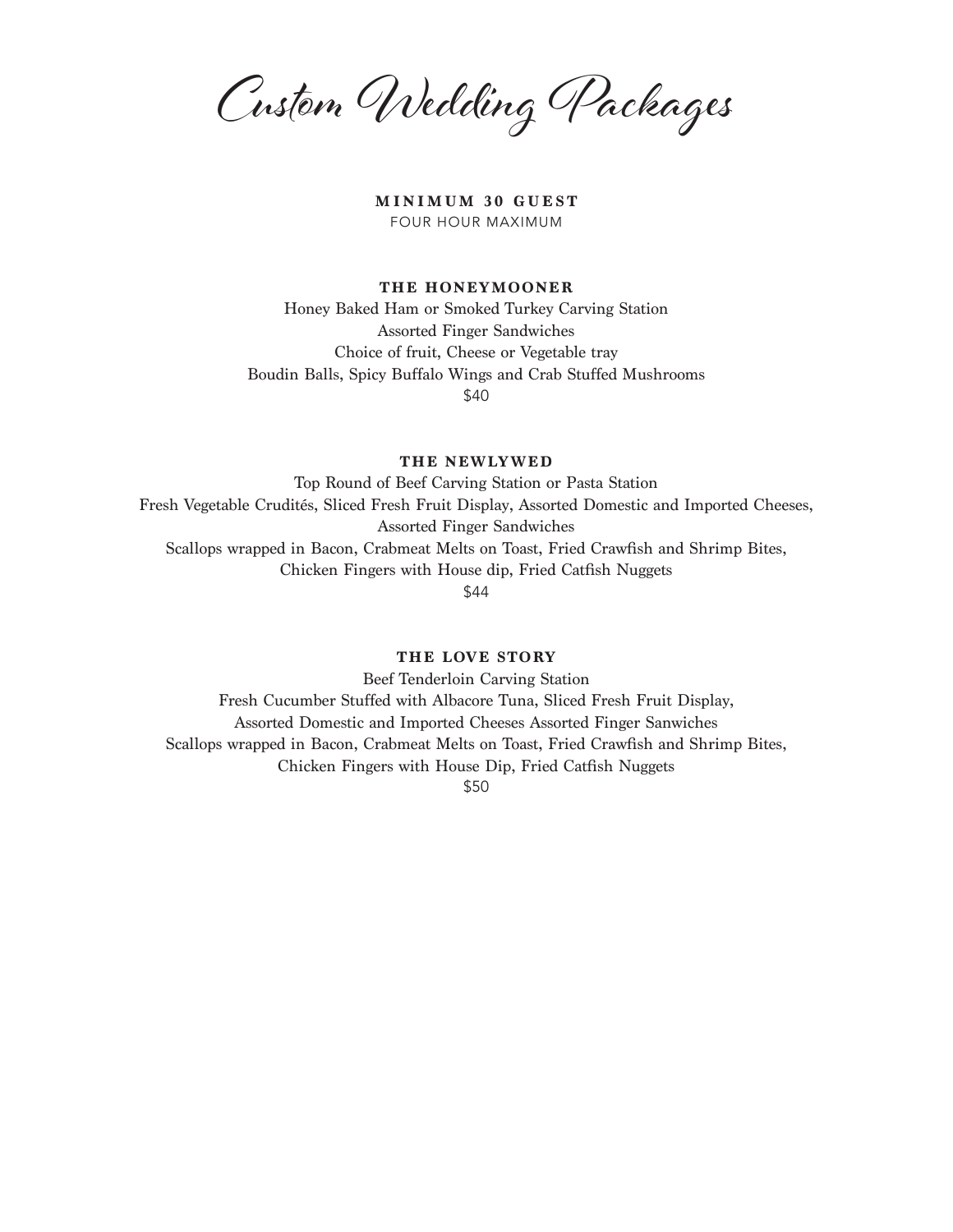Custom Wedding Packages

# **AVAILABLE STARCH SELECTIONS**

ADDITIONAL REQUEST ARE WELCOMED

Risotto (Parmesan & Basil) Wild Mushroom Hash Potatoes Au Gratin Garlic Mashed Potatoes Bourbon Sweet Potatoes Savory Bread Pudding Tricolor Fingerling Potatoes Israeli Couscous Rosemary Red Potatoes Saffron Rice Twice Baked Potatoes Cajun Jambalaya Rice Pilaf Buttered Pasta Baked Cheddar Mac & Cheese Buttered Pasta with Herbs Dirty Rice Baked Beans (Red Beans, Pinto Beans, White Beans or Black Eyed Peas)

## **AVAILABLE VEGETABLE SELECTIONS**

ADDITIONAL REQUEST ARE WELCOMED

Southern Style Green Beans Balsamic glazed Brussel sprouts Roasted Vegetable Medley Sautéed Asparagus Heirloom Baby Carrots French Style Green Beans Roasted Gold Beets with herb butter Buttered Corn with smoked bacon Grilled Corn on the Cob Steamed Broccoli Peas & Carrots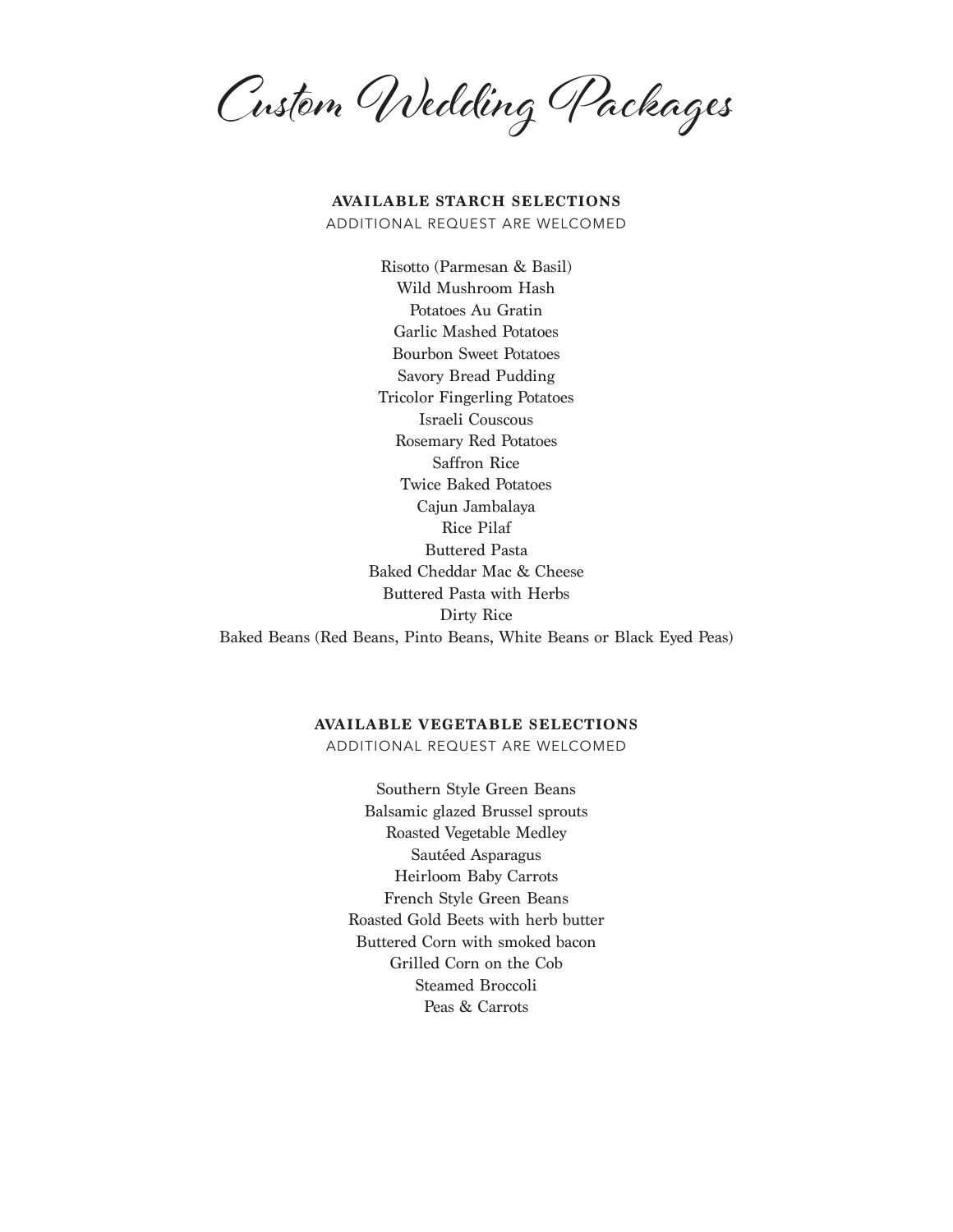Custom Wedding Packages

## **AVAILABLE PROTEIN SELECTIONS** ADDITIONAL REQUEST ARE WELCOMED

Prime Rib of Beef Smoked Brisket Beef Pot Roast Braised Beef Ribs Beef Tenderloin Grilled Beef Ribeye Meatloaf Beef Tips w/ Red wine sauce Lemon Garlic Chicken Bayou Blackened Chicken Marinated Grilled Chicken BBQ Chicken Chicken Cordon Blue Chicken Marsala Grilled Pork Chops with herb butter Smothered Pork Chops with Onion Gravy BBQ Pork Ribs Roasted Pork Loin Blackened Catfish Sautéed Red Snapper Grilled Salmon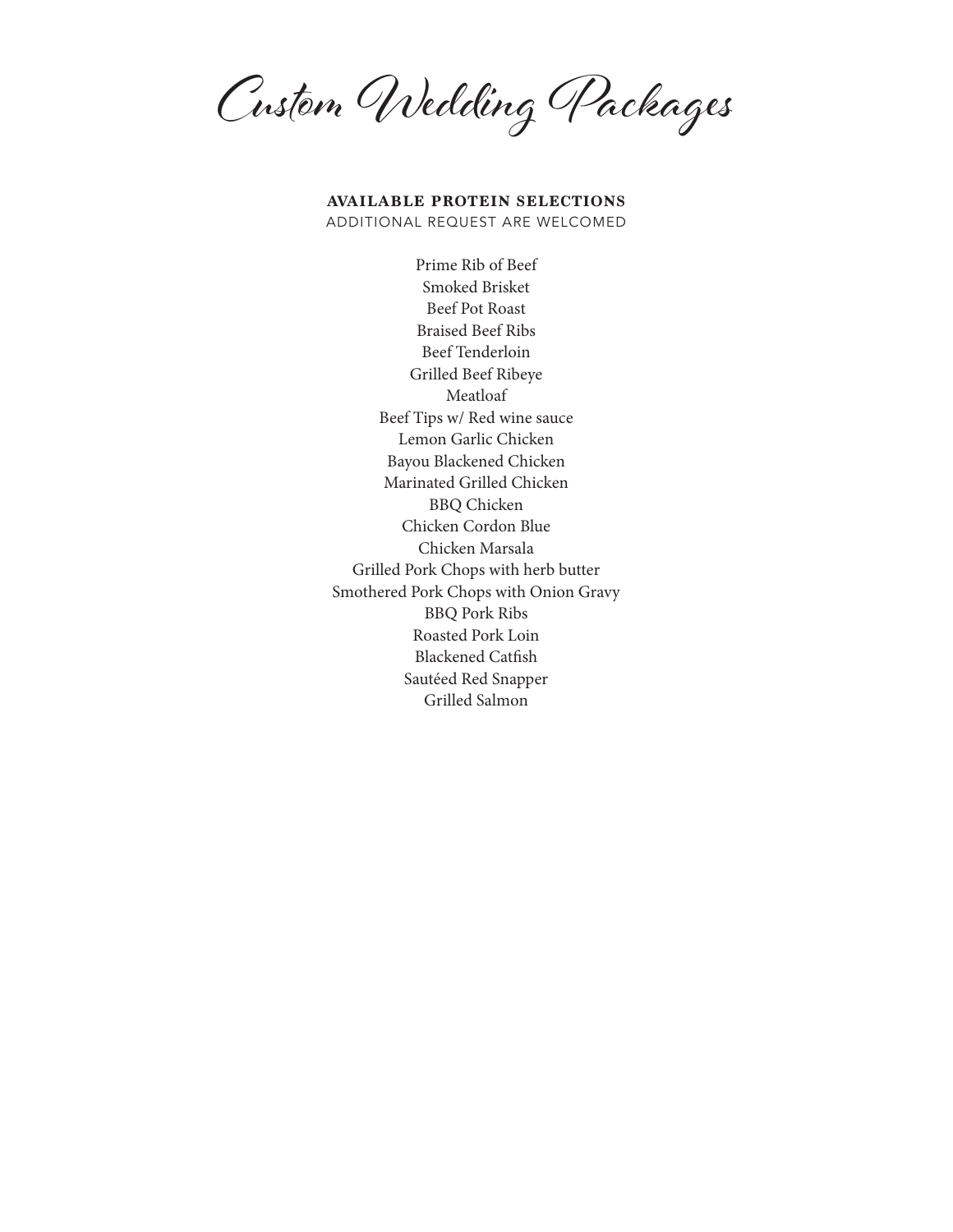Custom Wedding Packages

**LA LUNCH**

Mixed Green Salad, Pasta Salad, Potato Salad Grilled Chicken Kabobs Smothered Pork Chops with Onion Gravy Fried Chicken Tenders Red Beans and Sausage Cajun Rice Dressing Mashed Potatoes and Gravy Brown Sugar Baked Beans, Sweet Corn Corn Bread and Fresh Hot Rolls

#### **SUMMER BARBECUE BUFFET**

Mixed Green Salad, Potato Salad Barbecue ¼ Chicken Smoked Beef Brisket Smoked Sausage *Served with ...* Sweet Roasted Corn on the Cob Bacon and Brown Sugar Baked Beans Baked Cheddar and Macaroni Old Fashioned Cole Slaw Potato Salad House Baked Honey Biscuits and Honey Cornbread

# **SOUTHERN BUFFET** Seafood Gumbo with White Rice

Mixed Baby Greens and Julienne Vegetables Choice of Dressings: Balsamic Vinaigrette, Honey Mustard, Ranch or Bleu Cheese

Cajun Potato Salad with Fresh Green Onion Sour Cream Dressing Seafood Vegetable Salad

> Southern Fried Chicken Red Beans and Rice with Andouille Sausage Blackened Red Snapper with Shrimp Cream Sauce

Assorted Seasonal Vegetables Sweet Corn Bread & Fresh Rolls and Butter